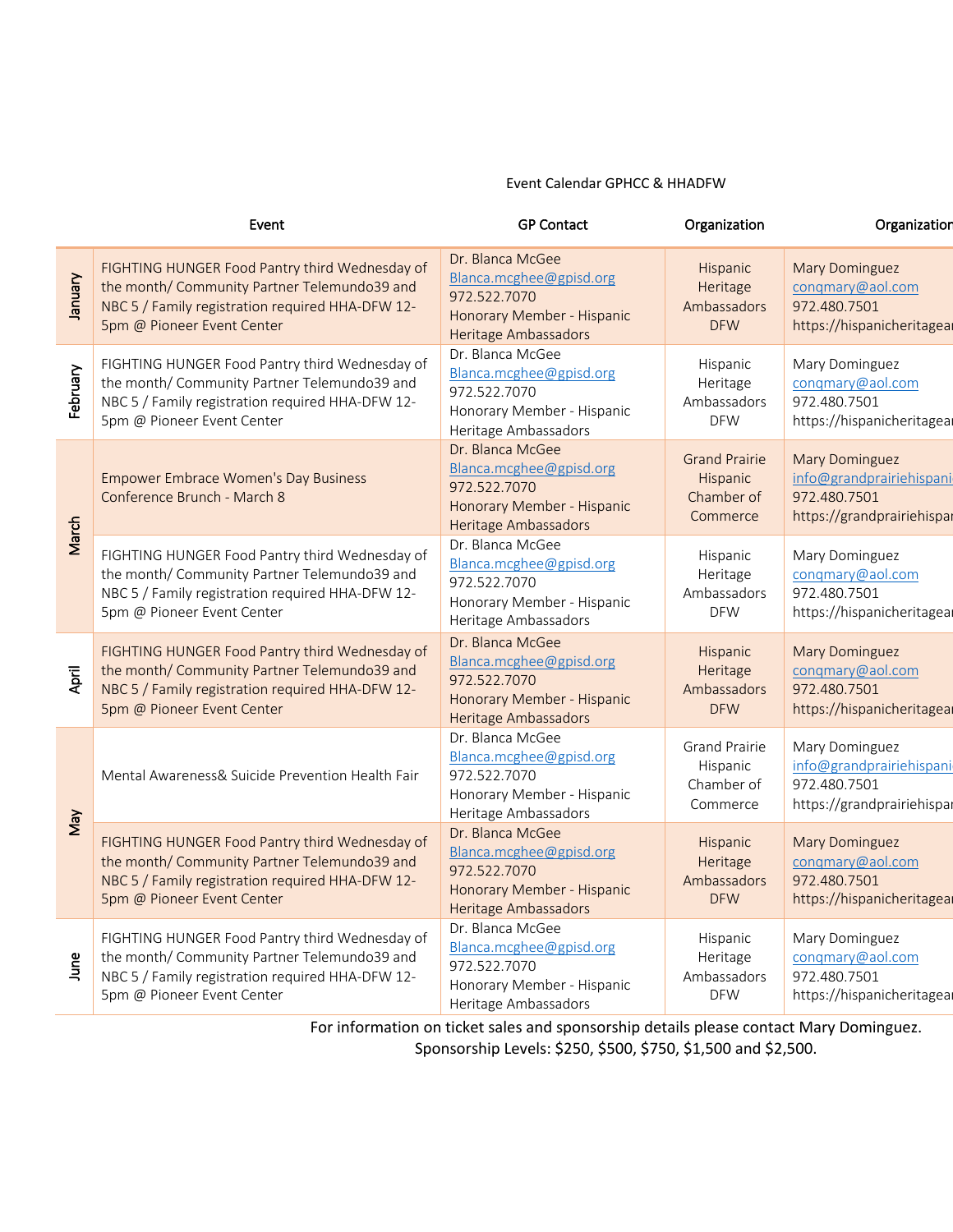| 与         | FIGHTING HUNGER Food Pantry third Wednesday of<br>the month/ Community Partner Telemundo39 and<br>NBC 5 / Family registration required HHA-DFW 12-<br>5pm @ Pioneer Event Center  | Dr. Blanca McGee<br>Blanca.mcghee@gpisd.org<br>972.522.7070<br>Honorary Member - Hispanic<br>Heritage Ambassadors                                              | Hispanic<br>Heritage<br>Ambassadors<br><b>DFW</b>          | <b>Mary Dominguez</b><br>conqmary@aol.com<br>972.480.7501<br>https://hispanicheritagea   |
|-----------|-----------------------------------------------------------------------------------------------------------------------------------------------------------------------------------|----------------------------------------------------------------------------------------------------------------------------------------------------------------|------------------------------------------------------------|------------------------------------------------------------------------------------------|
| August    | El Mochilon Backpack's, School Supplies, Vaccines,<br>Back to School Fair - August 4                                                                                              | Dr. Blanca McGee<br>Blanca.mcghee@gpisd.org<br>972.522.7070<br>Honorary Member - Hispanic<br>Heritage Ambassadors                                              | Hispanic<br>Heritage<br>Ambassadors<br><b>DFW</b>          | Mary Dominguez<br>congmary@aol.com<br>972.480.7501<br>https://hispanicheritagea          |
|           | FIGHTING HUNGER Food Pantry third Wednesday of<br>the month/ Community Partner Telemundo39 and<br>NBC 5 / Family registration required HHA- DFW 12-<br>5pm @ Pioneer Event Center | Dr. Blanca McGee<br>Blanca.mcghee@gpisd.org<br>972.522.7070<br>Honorary Member - Hispanic<br>Heritage Ambassadors                                              | Hispanic<br>Heritage<br>Ambassadors<br><b>DFW</b>          | <b>Mary Dominguez</b><br>congmary@aol.com<br>972.480.7501<br>https://hispanicheritagea   |
| September | Gala Mexicana Business Luncheon - September 15                                                                                                                                    | Dr. Blanca McGee<br>Blanca.mcghee@gpisd.org<br>972.522.7070<br>Honorary Member - Hispanic<br>Heritage Ambassadors                                              | <b>Grand Prairie</b><br>Hispanic<br>Chamber of<br>Commerce | Mary Dominguez<br>info@grandprairiehispani<br>972.480.7501<br>https://grandprairiehispal |
|           | GRAND FIESTAS PATRIAS PARADE & Festival @<br>Farmers Market September 17th                                                                                                        | Teri Wilson / Bernie Ponzio /<br>Amy GPFAA / Dr. Blanca McGee<br>Blanca.mcghee@gpisd.org<br>972.522.7070<br>Honorary Member - Hispanic<br>Heritage Ambassadors | Hispanic<br>Heritage<br>Ambassadors<br><b>DFW</b>          | <b>Mary Dominguez</b><br>congmary@aol.com<br>972.480.7501<br>https://hispanicheritagea   |
|           | FIGHTING HUNGER Food Pantry third Wednesday of<br>the month/ Community Partner Telemundo39 and<br>NBC 5 / Family registration required HHA-DFW 12-<br>5pm @ Pioneer Event Center  | Dr. Blanca McGee<br>Blanca.mcghee@gpisd.org<br>972.522.7070<br>Honorary Member - Hispanic<br>Heritage Ambassadors                                              | Hispanic<br>Heritage<br>Ambassadors<br><b>DFW</b>          | Mary Dominguez<br>congmary@aol.com<br>972.480.7501<br>https://hispanicheritagea          |
| October   | SHOP SMALL LUNCHEON - October 13 @ PIONEER<br><b>EVENT 11:30AM</b>                                                                                                                | Dr. Blanca McGee<br>Blanca.mcghee@gpisd.org<br>972.522.7070<br>Honorary Member - Hispanic<br>Heritage Ambassadors                                              | Hispanic<br>Heritage<br>Ambassadors<br><b>DFW</b>          | <b>Mary Dominguez</b><br>congmary@aol.com<br>972.480.7501<br>https://hispanicheritagea   |
|           | FIGHTING HUNGER Food Pantry third Wednesday of<br>the month/ Community Partner Telemundo39 and<br>NBC 5 / Family registration required HHA-DFW                                    | Dr. Blanca McGee<br>Blanca.mcghee@gpisd.org<br>972.522.7070<br>Honorary Member - Hispanic<br>Heritage Ambassadors                                              | Hispanic<br>Heritage<br>Ambassadors<br><b>DFW</b>          | Mary Dominguez<br>conqmary@aol.com<br>972.480.7501<br>https://hispanicheritagea          |

## Event Calendar GPHCC & HHADFW

For information on ticket sales and sponsorship details please contact Mary Dominguez. Sponsorship Levels: \$250, \$500, \$750, \$1,500 and \$2,500.